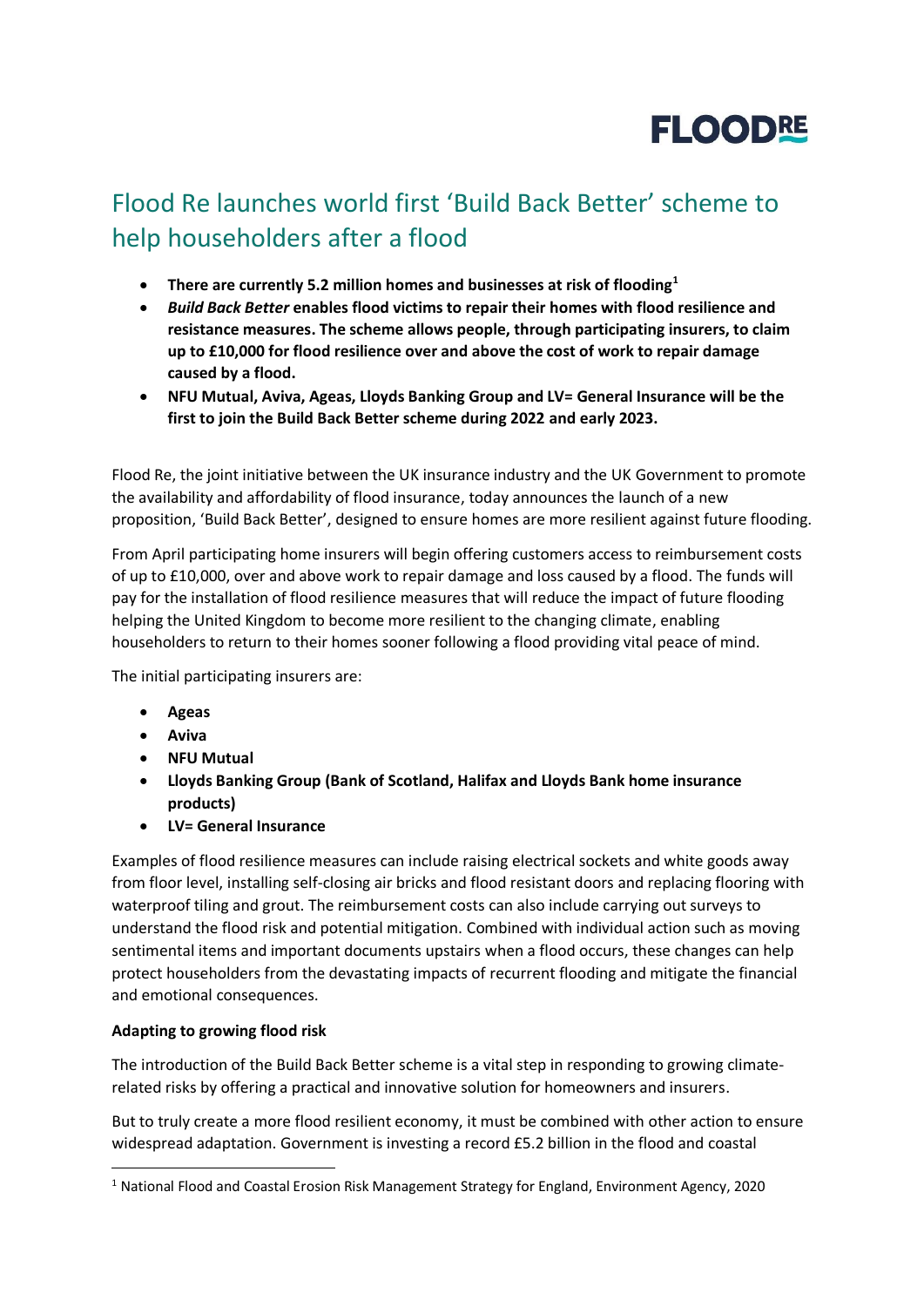defence programme in England. This will better protect a further 336,000 properties and reduce national flood risk by up to 11%. Government has also committed to publishing a Property Flood Resilience (PFR) roadmap at the end of this year identifying the action government and industry need to take to accelerate take-up of property flood resilience measures and successfully underpin the nascent PFR market.

**Andy Bord, CEO, Flood Re, said:** "In the UK, since 1998 we have seen six of the wettest years on record<sup>2</sup>, with 5.2 million homes and businesses at risk of flooding. The trajectory will only continue to worsen without urgent, collective action – there is no time to waste. It is vital we encourage and incentivise adaptation among homeowners.

"The insurance industry has an opportunity to show its innovation and responsiveness to consumer need and to make real, tangible change. But to do so, we must throw the traditional principles of insurance to one side. This means thinking of future resilience and building back better after a flood, rather than simply returning a property to how it was before.

"It's hugely encouraging that five insurers have already partnered with us to offer Build Back Better provisions to customers, and I am encouraged that, together with insurers soon to join, we will truly make a difference."

**Jon Bird, Property Claims Manager at NFU Mutual, said:** "Four years ago NFU Mutual was one of the first insurers to adopt flood resilience repairs, so Build Back Better is something we wholeheartedly believe in. Building back a home with resilient measures that protect against future floods provides our customers with peace of mind that if they are flooded again, they can return to their normal lives as quickly as possible.

"As a mutual insurer whose customers are its members, being able to now re-coup some of the costs for these repairs from Flood Re is something that benefits both us and our members."

**Robin Challand, Claims Director at Ageas Insurance, said:** "We know from speaking to our customers just how devastating it can be when your home is flooded and at a time when the cost of living is rising, it's never been more important to protect people from flooding.

"It makes total sense to us that if we can take steps to reduce the damage flooding would cause to a customer's home if it happened again, we should. We're proud to be one of the first insurers in the UK to offer Build Back Better."

**Martin Milliner, Claims Director at LV= General Insurance, said:** "We're extremely pleased to be part of the Flood Re Build Back Better scheme. Flooding is an extremely traumatic event which has a devasting impact on a person's life, both physically and mentally. It's therefore crucial that we look into how homes can become more resilient to reduce the impact of future flooding and help customers return to their homes more quickly after a flood."

**Owen Morris, MD Personal Lines at Aviva, said:** "We're pleased to support Flood Re's Build Back Better scheme which we hope will encourage customers to make their homes more resilient to future flooding. Aviva has, for many years, offered flood resilience measures to our customers

<sup>&</sup>lt;sup>2</sup> RMets figures Climate change continues to be evident across UK | Royal Meteorological Society [\(rmets.org\)](https://www.rmets.org/news/climate-change-continues-be-evident-across-uk)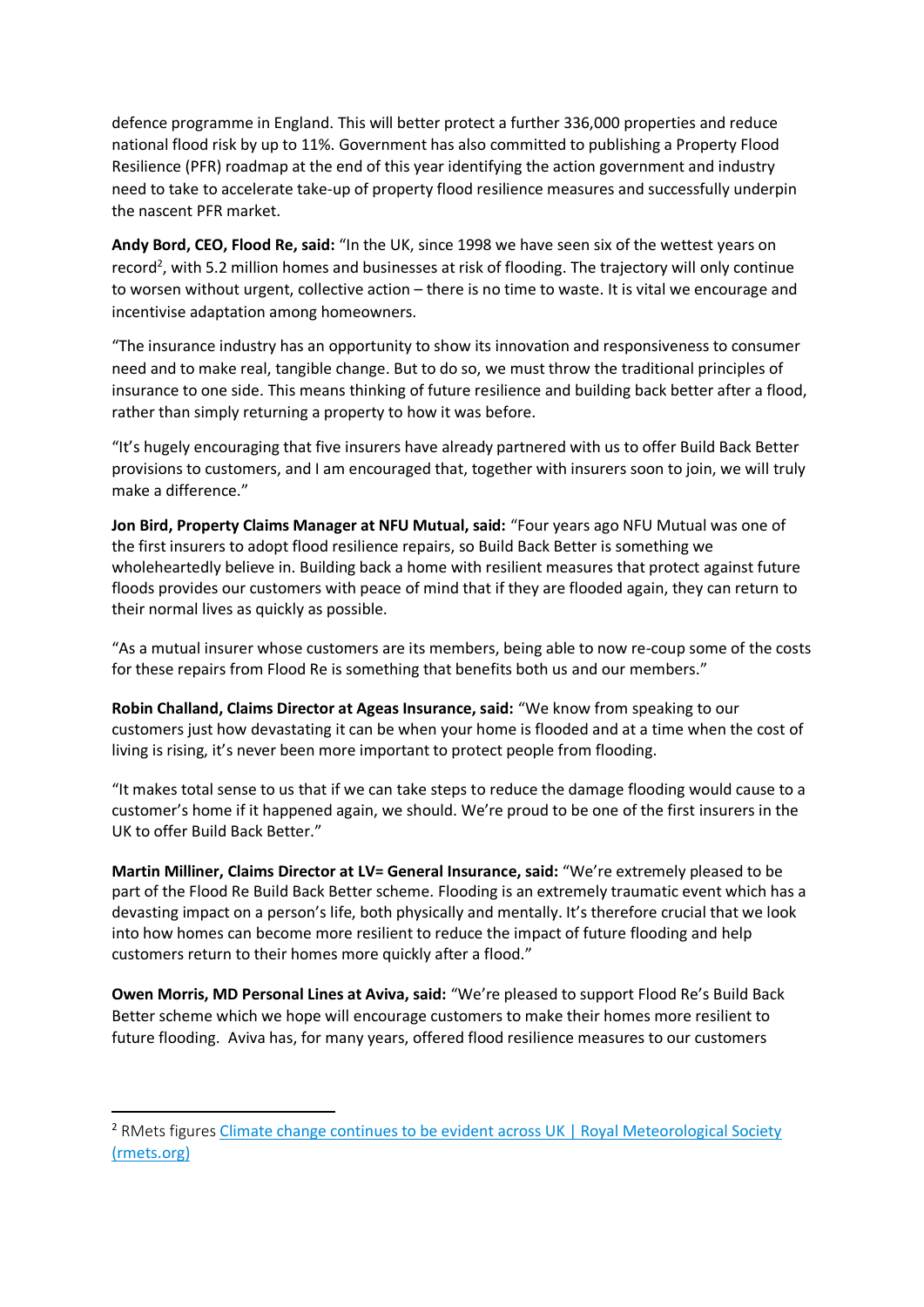following a flood claim and through our Building Future Communities campaigning, we have called for more incentives, awareness and advice to improve take up, so we welcome this development.

"While flood defence schemes remain the best way to protect whole communities, we believe flood mitigation measures have a vital role to play in reducing the impact that floods can have on families, homes and livelihoods. Taking even simple steps, such as replacing traditional materials with waterproof equivalents, can make a difference and crucially, they can reduce the time it takes to dry out a property, helping customers to return to their homes much quicker."

**Craig Thornton, General Insurance, Protection and Investments Director, at Lloyds Banking Group, said:** "We regularly see first-hand how damaging a flooding event can be to our customers' homes and that's why we're committed to helping them to be prepared and protected in case of any extreme weather events.

"As an industry we need to work together to help our customers face into the challenges of a changing climate and we'll actively campaign for the Government's planning policy and infrastructure investment to mandate for both flood resistance and resilience measures in all developments."

**Floods Minister Rebecca Pow, said:** "We must ensure that our homes are more resilient to extreme weather events. Build Back Better delivers on the Government's commitment to better protect the country against flooding, and prepare for it.

"Making adaptive measures more affordable will help people across the country. This builds on our record £5.2 billion investment in flood defences between 2021 and 2027, which is better protecting hundreds of thousands of properties from flooding and coastal erosion."

-Ends-

## **Notes to Editors**

For further information please contact Kenny Ferguson or Fran Hart at floodre@headlandconsultancy.com or call +44 (0)7 826 550 797

## **About Build Back Better**

- *'Build back better' is the process of putting in place measures, as part of flood repair, that will make a home more resistant or resilient to flooding in the future.*
- *Flood Re's proposition will enable the reimbursement (up to a limit of £10,000) of costs associated with Building Back Better as part of a flood claim, over and above work to repair damage and loss caused by a flood.*
- This can include carrying out surveys to understand the flood risk and potential mitigation, the *addition of flood resistance measures such as flood doors, and flood resilience measures such as the replacement of damaged parts of the home with more flood resilient materials such as hard floors.*

**About Flood Re**